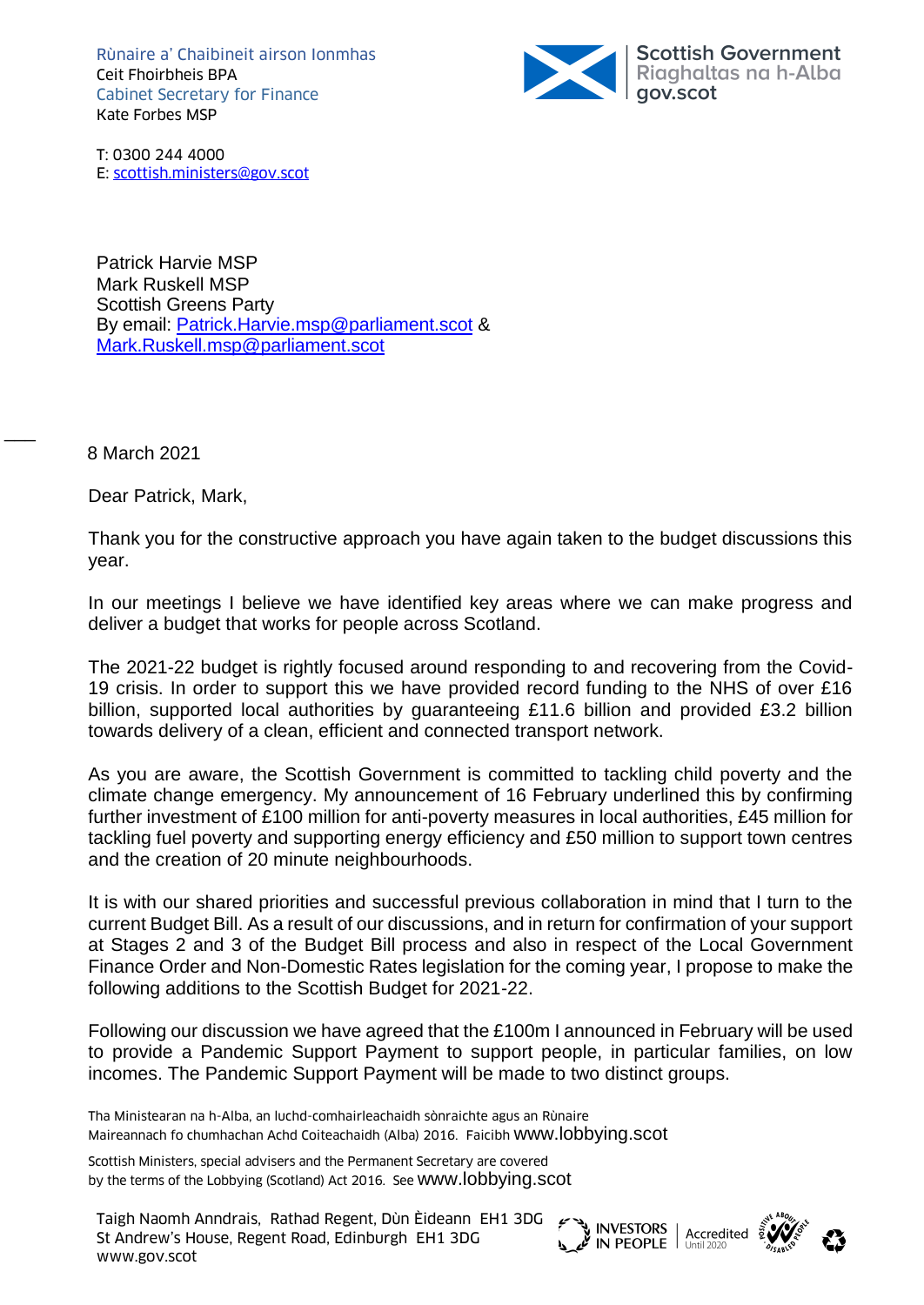Firstly to make payments of £130 to the approximately 500,000 households in receipt of Council Tax Reduction. Secondly, we will make two payments of £100 each to the families of children in receipt of free school meals. We anticipate that this will benefit up to 170,000 families. Families who are in receipt of both Council Tax Reduction and Free School Meals will be eligible to receive both payments, worth a total of £330.

Firstly, the Scottish Government has been progressing the commitment agreed with the Scottish Greens in respect of the 2020-21 Budget Bill to provide concessionary travel for under-19s. Progress of this policy has been delayed as a result of the pandemic, but our aim is to launch this scheme in the coming months as long as this is compatible with Covid restrictions. Both parties are committed to making investments which will help Scotland realise its climate change ambitions and also tackle inequalities. Having listened to your request to further extend concessionary travel for young people in Scotland, the Scottish Government will now commit to make this support available to under-22s (including 21 year olds). Changes to the concessionary travel scheme require public consultation, equalities and other impact assessment, legislation, financial investment and engagement with delivery partners, including bus operators and local authorities. The impact of Covid-19 over the next twelve months also remains uncertain. The Scottish Government therefore commits to make as much progress as possible during 2021-22 to deliver this further change to the concessionary travel scheme, and has allocated an additional £17 million in the Budget Bill for this purpose.

Secondly, I can confirm that the Scottish Government will provide funding to support a phased approach to free school meals as previously discussed. I have considered this with the Deputy First Minister (and reflected engagement with COSLA and caterers), and as a result I propose to make £49.75 million of funding available in 2021-22 to support the phased the roll-out of free school meals. The first phase is planned for July 2021 and will enable the provision of free school meal holiday support to all children and young people who are currently eligible for free school meals on the basis of low income. We will then roll-out free school meal provision across primary children from August 2021 with the goal of providing universal free school meal provision to primary children by August 2022. To ensure quality and support the local economy, we will also expand the Food for Life scheme.

Thirdly, in recognition of the concerns you have raised about the lowest paid and in light of the consequential outcomes of the UK Budget on 3 March, I can confirm that the Scottish Government will revise the 2021-22 Public Sector Pay Policy to provide an increased cash underpin of £800 for those earning up to £25,000, and 2% for those earning over £25,000 up to £40,000. For those earning above £40,000 the policy will remain unchanged. As I emphasised when publishing the pay policy in January, I share your view about the remarkable contribution that public sector employees have made during the pandemic and have prioritised this when considering how to proceed following confirmation of the impact of the UK Budget last week.

In relation to capital spending, I reviewed the capital programme and have identified £40m that can be made additionally available for projects that support green recovery and our net-zero ambitions. We have agreed this will be allocated as follows: £15 million for active travel, £10 million for energy efficiency and £10m additional funding for biodiversity which will go towards a new scheme offering grants for a wider range of projects that deliver nature restoration, safeguard our wildlife and tackle the causes of biodiversity loss including especially climate change. Eligibility for grants will be widened to encourage more projects to come forward.

Tha Ministearan na h-Alba, an luchd-comhairleachaidh sònraichte agus an Rùnaire Maireannach fo chumhachan Achd Coiteachaidh (Alba) 2016. Faicibh [www.lobbying.scot](http://www.lobbying.scot/)

Scottish Ministers, special advisers and the Permanent Secretary are covered by the terms of the Lobbying (Scotland) Act 2016. See [www.lobbying.scot](http://www.lobbying.scot/)

Taigh Naomh Anndrais, Rathad Regent, Dùn Èideann EH1 3DG St Andrew's House, Regent Road, Edinburgh EH1 3DG I algn Naomn Annurais, Rathad Regent, Dun Eideann EHT 3DG<br>St Andrew's House, Regent Road, Edinburgh EHT 3DG<br>www.gov.scot